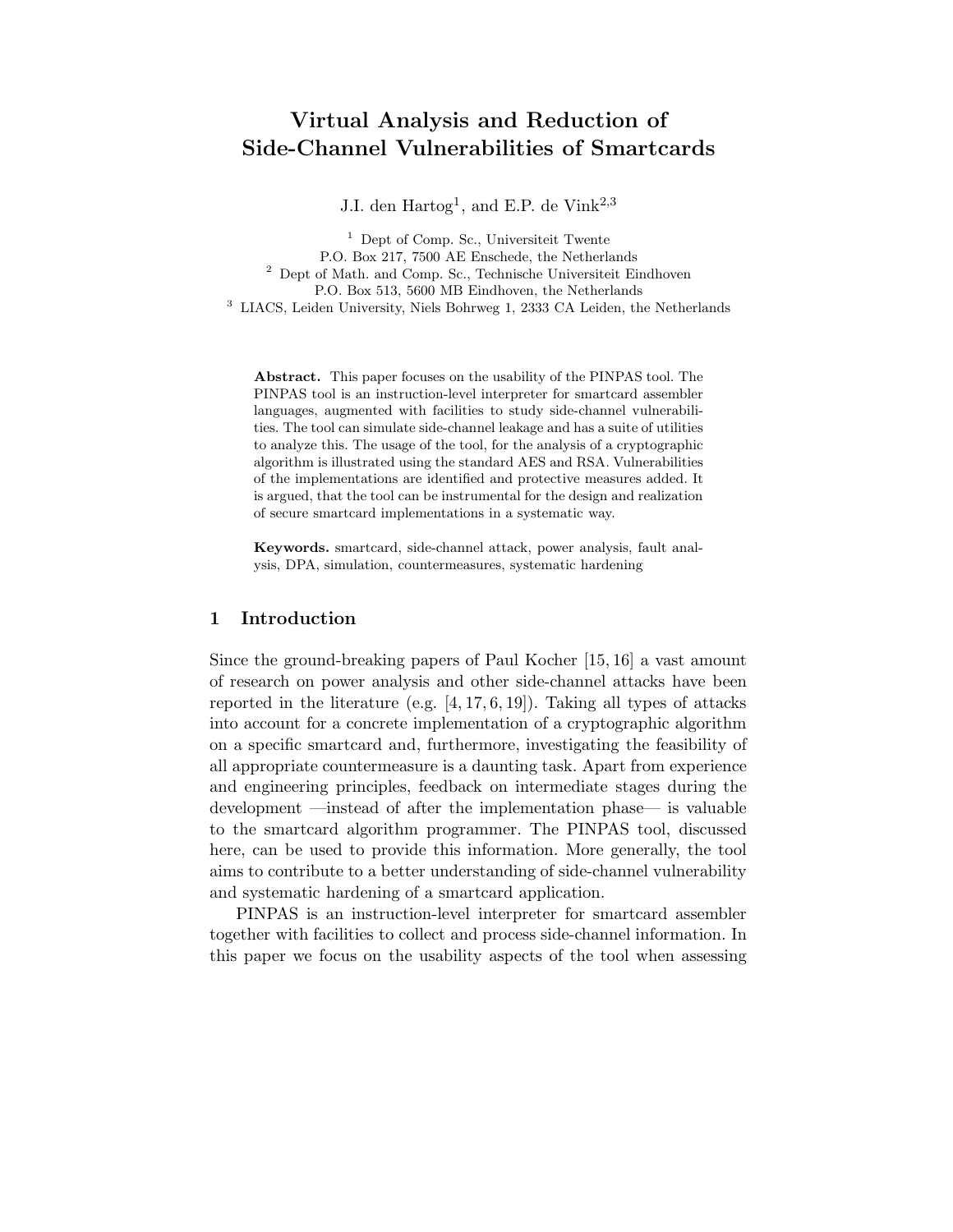the side-channel vulnerability of an implementation of a cryptographic algorithm. As running examples, we investigate the vulnerability for differential power analysis (DPA) of the AES and RSA algorithm. We show, for basic smartcard implementations, how attacks and the effectiveness of subsequent countermeasures can be analyzed.

In outline, the approach works as follows: First, a candidate algorithm is implemented in the assembler language of the targeted smartcard. Then, power traces are collected by the PINPAS tool while interpreting the implementation. Next, iteratively, the feasibility of a DPA attack is estimated and necessary countermeasures are put in place.

The PINPAS tool is still only a prototype. However, it clearly shows the advantage of software-based feedback for side-channel attacks on smartcards. The benefits of the tool include the following:

- Side-channel analysis can already start early in the development process as no physical card or laboratory setup is needed.
- Time consuming measurements and signal-analysis can largely be avoided.
- It is easy to switch platform and card type and change the attack parameters such as the side-channel, attack point, etc.
- The tool provides quick feedback on the effectiveness of introduced countermeasures.
- The simulation environment enables one to balance resource utilization, performance and security, respectively.
- The flexible setup allows for easy experimentation with new potential attack or defense techniques. Additionally, the PINPAS tool provides a setting to study hypothetical side-channel leakage.

The idea of performing timing attacks and differential power analysis on a simulator is a clear one and may not be completely new. However, the PINPAS tool is, to our best knowledge, the first tool reported in the academic literature. Moreover, the increase of computing power and maturity of object-oriented programming languages have witnessed further evolution since the advent of SPA and DPA. Today, an industrial-sized tool based on PINPAS has come in reach. In fact, the prototype has been adopted for further development.

Because of its broad applicability in early development stages, its flexibility and ease of use, while avoiding involved physical measurements, the PINPAS tool can be valuable to smartcard manufacturers, algorithm designers, evaluators as well as researchers. The PINPAS tool provides an instrument to study information leakage via side-channels in a systematic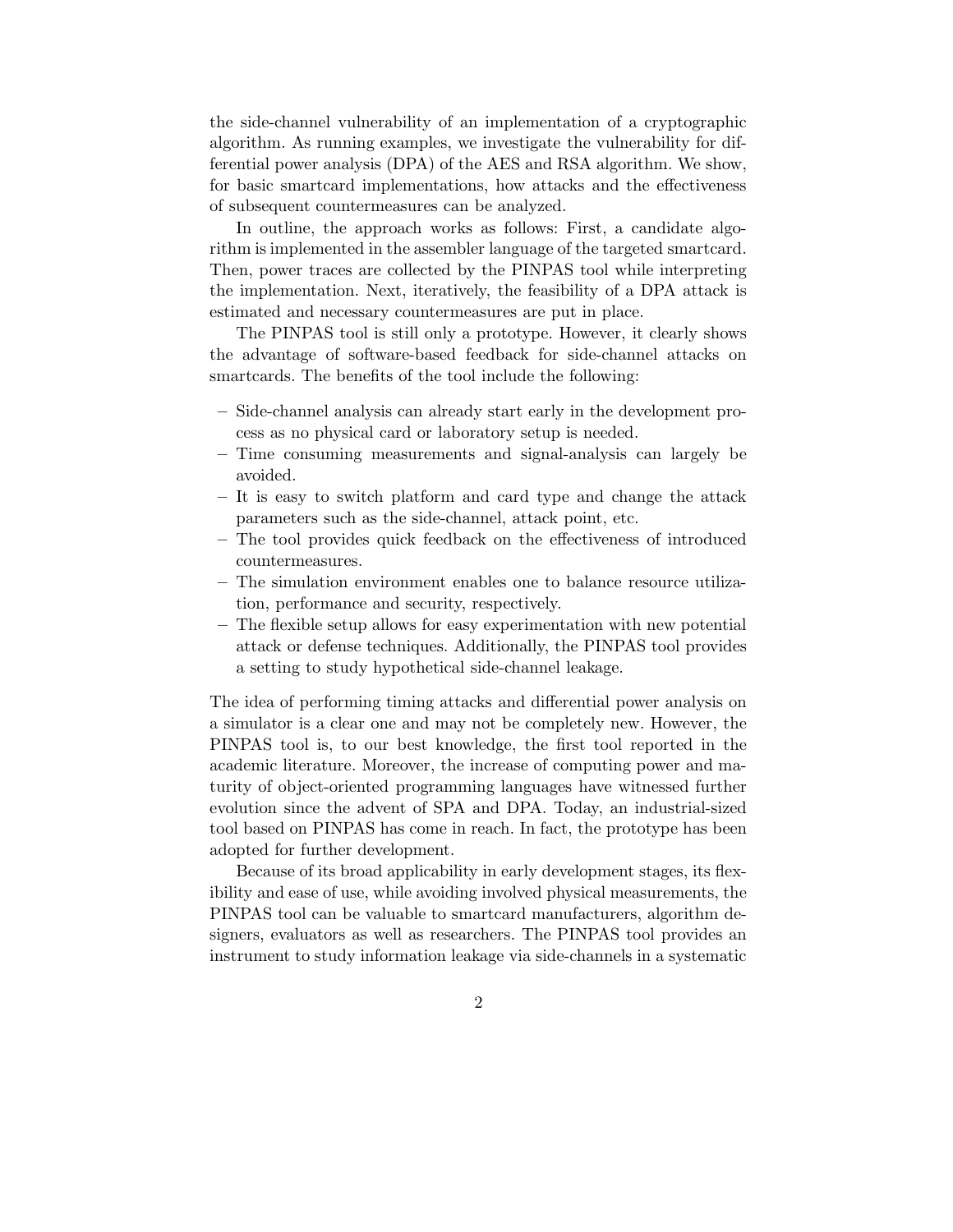sway. With the tool, countermeasures can be evaluated for their effectiveness. This way, the prototype may serve as a stepping stone toward a general theory of generating safe code from vulnerable algorithms. An overview of the PINPAS tool was reported in [14].

# 2 The PINPAS tool

The PINPAS tool is a Java program that provides a number of virtual machines for various smartcard assembler languages. On top of this, the tool facilitates various type of side-channel attacks, both first and higherorder. (The former type focuses on side-channel information from one single source; the latter seeks to combine such information retrieved from several places.) Given a particular implementation code of a cryptographic algorithm the tool provides an environment to assess the vulnerability of the implementation, in particular for timing attacks and for power analysis. Thus, the PINPAS tool consists of two main building blocks: a simulator and an analyzer.

The simulator part for a particular brand of smartcard is based on the overall architecture and the instruction set of the smartcard. If one wishes to do so, one can restrict the so-called power profile to the modeling of the CPU and storage, neglecting possible co-processors or dedicated components. Typically, a number of registers and memory space is allocated by the simulator, comprising –together with the program counter– its state. Instructions then are interpreted as state transformations. They affect the program counter, the registers and memory. For each instruction a Java method is defined in the class implementing the simulation of the smartcard. Interpretation of a program for the smartcard consists of a loop that repeatedly calls the Java method that corresponds to the card instruction to be executed. As an aside, note that system calls and native APIs need not to be represented as low level operations; Java methods that reflect the input/output behavior of such card components suffice. This way, the simulator abstracts away from aspects that are not directly related to the cryptographic algorithm itself.

The analyzer part supports the collection of abstract power traces. A physical model of the smartcard architecture and the instruction set are parameters to the tool. A rather coarse approach, very much like common practice in actual power attacks to smartcards though, only takes the Hamming weight of data into account. On the other side of the spectrum, one can generate sampling information in a format compatible to that of the oscilloscope. Although the tool-generated power traces can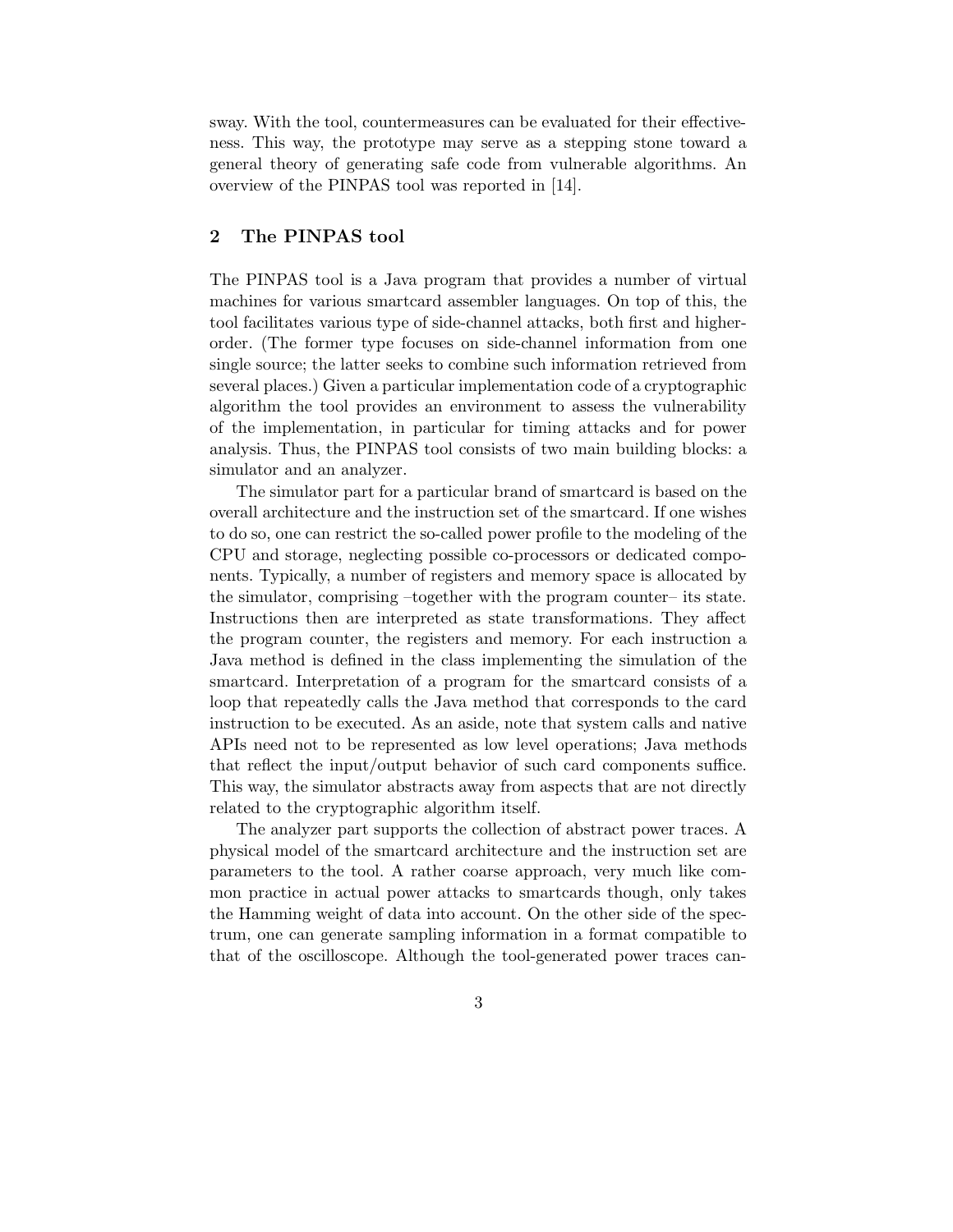not, by their nature, be exactly the same of those generated physically, experiments have shown a clear similarity between the two. While obtaining selected or randomly generated input values from file one-by-one, the tool produces, by running the algorithm on the virtual machine, as many abstract power traces as desired.

In addition, the tool provides a few built-in mechanisms for further manipulation. In particular the DPA selection criteria or brute-force byte attacks can be launched automatically. Note that, power traces are produced directly from the assembler code, thus bypassing time and effort needed to collect power traces physically from the algorithm loaded onto a smartcard. Also, post processing of power traces to eliminate noise and jitter has become a non-issue in this setting; by construction, the traces are noise-free and lined up. However, in principle, physically collected power traces can be presented to the analyzer part of the tool as well.

# 3 A case study: AES and RSA

In the previous section we described the tool developed in the PINPAS project. In this section, we demonstrate the steps in the development of a secure smartcard implementation of a cryptographic algorithm. In particular, we will create, in several steps, implementations of the AES and RSA algorithms for a typical smartcard. For simplicity we have chosen a generic platform based on the Hitachi H8 RISC-processor.

#### 3.1 AES and the PINPAS tool

The advanced encryption standard AES algorithm [18, 7] is a block cipher which uses a number of rounds consisting of reversible linear 'confusion' and non-linear 'diffusion' transformations. The linear transformations exploit exclusive ors with key material and AES's typical shifting and moving of rows and columns. The non-linear transformation includes a manipulation of bytes by S-boxes.

Starting point for the smartcard implementation discussed here, was a C-coded version of the AES algorithm. The C-code was optimized with the efficiency of the resulting machine code in mind. Next, the gcc compiler was run to generate Hitachi H8 code from this. In the discussion below we will concentrate on the case of an 128-bit key length.

The analysis of the smartcard implementation starts off with some standard procedures that are provided by the tool. A preliminary power analysis shows that the different rounds can be distinguished from the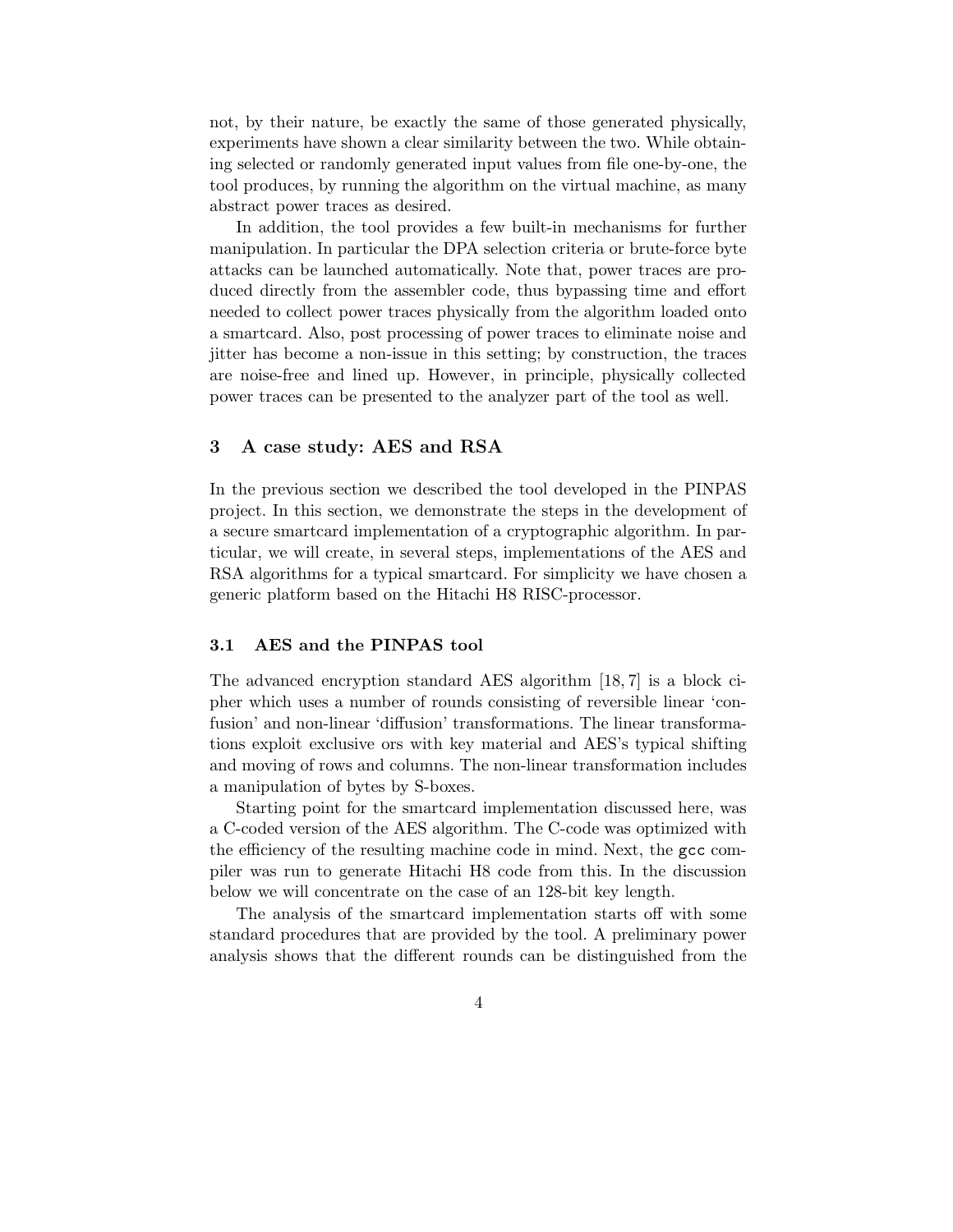power signature. Also other information, such as the use of specific input bytes, can be revealed.



Partial power trace for AES showing 6 complete rounds



Zoomed view of the usage of second input byte and the power trace (gray)

Starting from the assumption that Hamming weights of data may leak, an attacker can focus on the first linear transformation using key material, a so-called addroundkey. The crucial instruction in this code fragment is

$$
data[i] XOR key[i] \qquad (1)
$$

which, obviously, xors two bytes. In the first round the data value is known: It is simply the input to the algorithm. Thus, guessing the ith byte of the key will allow one to predict the outcome of the xor. Having such a criterion available a power attack can be launched.

In the tool this criterion, or trace condition, – forming two groups of traces with Hamming weights larger and smaller than 4, respectively – can be reflected by the following piece of Java code.

```
boolean select( Trace trace )
{ wgt = hammingWgt( trace.getInputByte( i ) ^ keyguess );
   if ( wgt > 4 ) return true;
   if (wgt < 4) return false;
   throw new UnsortableException();
}
```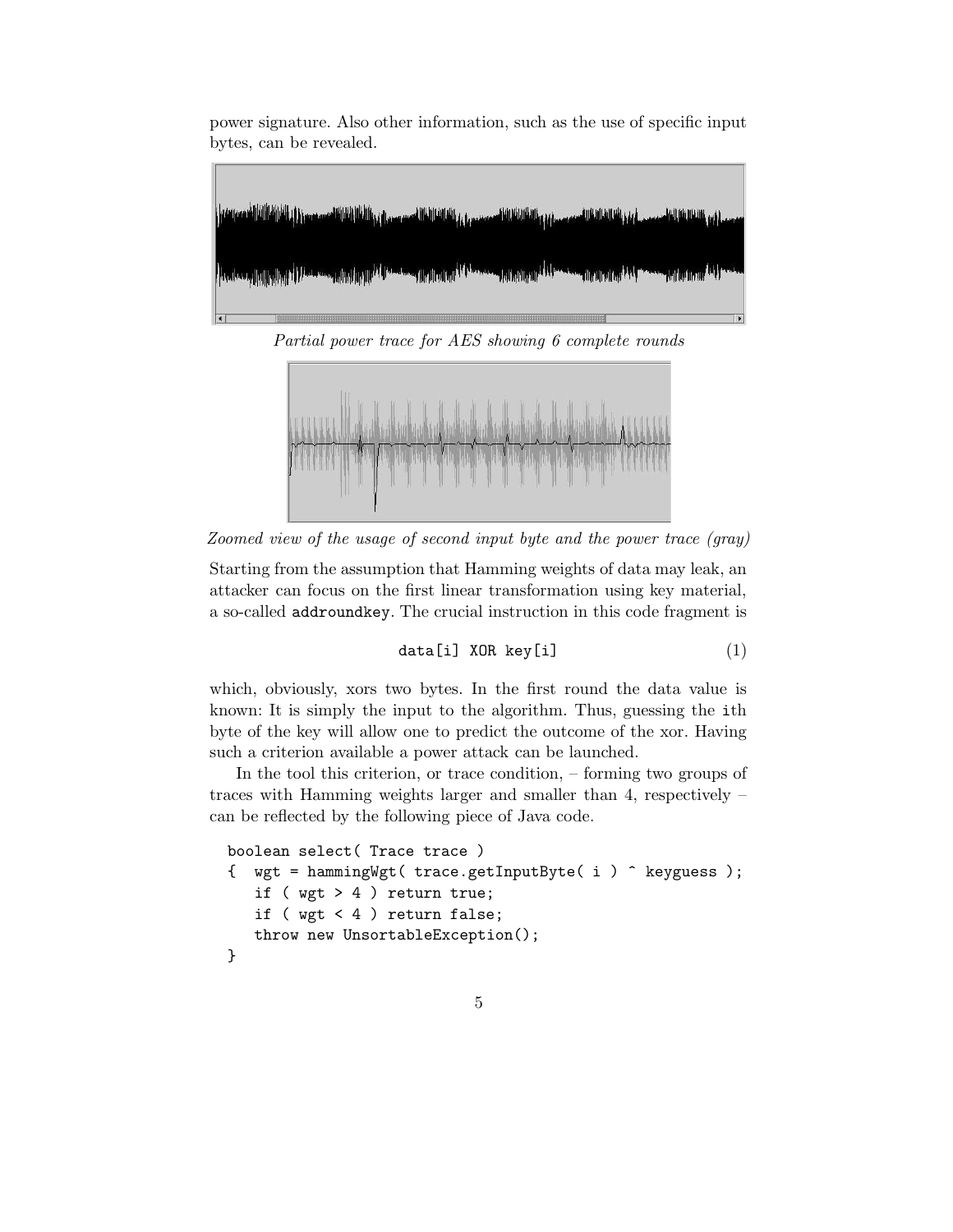The exception UnsortableException(); is used to discard traces, as is done in this example with traces for which the Hamming weight wgt equals 4. (Other, more advanced trace conditions can be used as well, but for the purpose here, the above will do.)

The tool will divide the power traces in two groups according to the trace condition. The average power consumption over these two groups is compared, resulting in a so-called difference trace. If the key byte is guessed correctly, a difference in average power consumption will occur at the position of the instruction in equation (1) and result in a peak in the difference trace. For an incorrect guess, a random partition of the traces without significant peaks in the difference trace is expected.

To facilitate a quick and automatic attack, the PINPAS tool was directed to record the power traces only for a small window including the instruction to be analyzed. Apart from speeding up the simulation, such facilities are also convenient when memory usage becomes a bottleneck.

An experiment using 250 traces discovered all but a few bits of the 128 bit round key. Because of the linearity of the attacked xor instruction, a relatively high spike in the difference trace will already occur when 6 or more bits of the key byte are guessed correctly. Therefore, there is a small probability that a false positive might be given while iteratively stepping through all possible key byte values. This probability can be reduced by using more traces. The same experiment based on 500 traces predicted all key bytes without error.



Difference trace for an incorrect, almost correct and correct guess

Several countermeasures have been proposed to protect against the power analysis attacks, including hiding of data by random masking [12] or distribution of critical data over different locations [5, 13]. Other countermeasures seek to make the aligning traces and the averaging of power consumption more difficult. In particular, 'no-op' insertion introducing random waits and randomization of control flow. Of course, due to the limited resources, one needs to carefully balance the improvement of security yielded by these techniques and the resource utilization and performance of the resulting algorithm.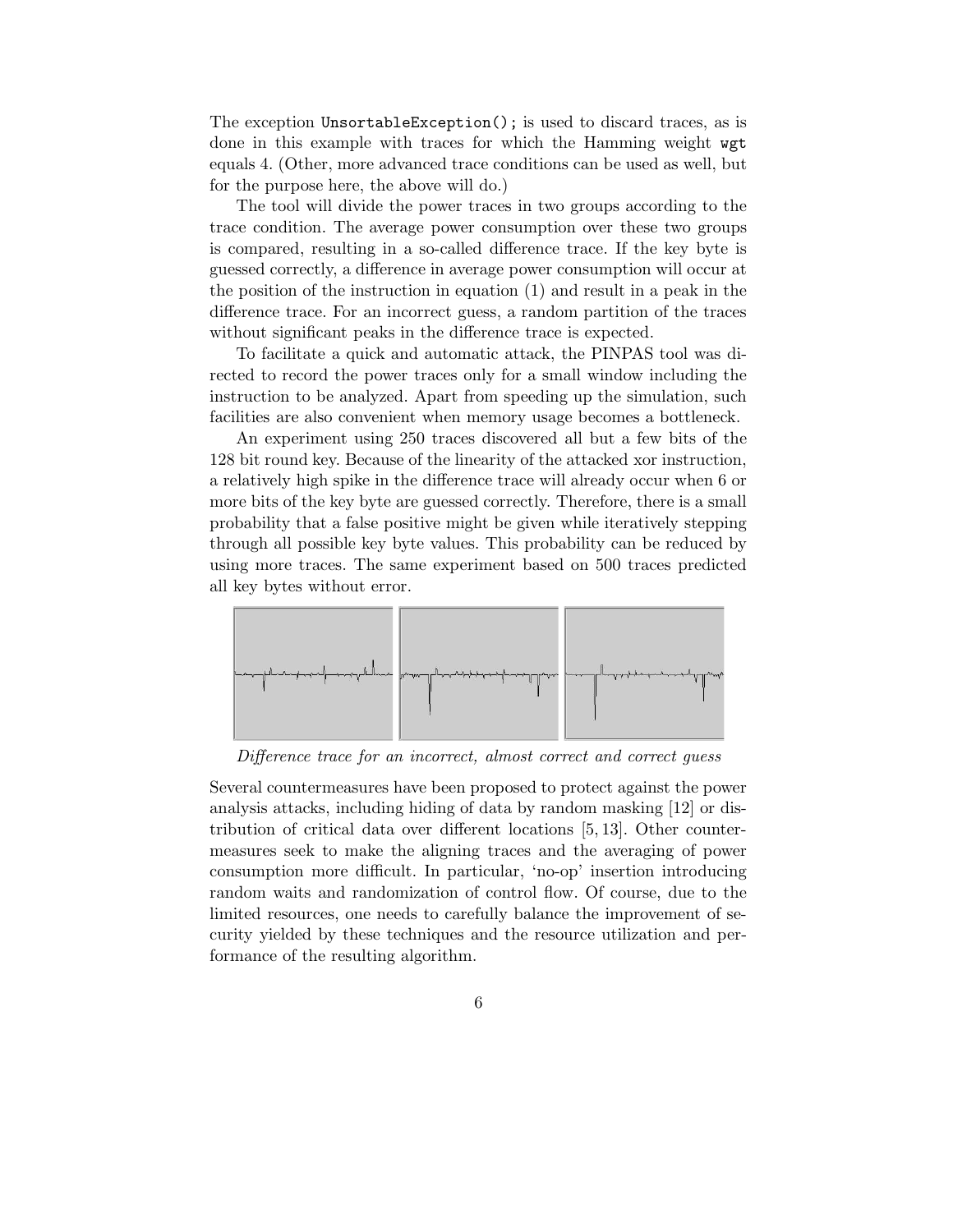In order to defend the AES implementation described above, we introduce a countermeasure that randomizes the flow of control. The observation is that in the exclusive or with bytes of the key in the addroundkey section can be done in any order. The adapted code is as follows:

```
int [] order = permutation of 0.15data[ order[i] ] = data[ order[i] ] XOR key[ order[i] ]
```
Experiments with the PINPAS tool show that the countermeasure is effective. Repeating the DPA based on 500 traces no longer revealed the key. We expected that simply more traces would suffice for a successful DPA attack. Surprisingly, using 8000 traces (with 8000 traces being 16 times 500 traces) did not prove successful either. Thus, the tool helped not only in providing experimental evidence of the strength of the countermeasure in reducing the vulnerability, but also provided feedback on our engineering intuition. Recall that in the setting of the tool the synthesized traces are noise-free; in physical experiments even more traces need to be collected. However, it should be noted that other DPA attacks are still possible, e.g. in the subbytes or shiftrows routines.

# 3.2 RSA and the PINPAS tool

As a second example we discuss the familiar RSA algorithm [21]. Encryption in the RSA algorithm uses exponentiation modulo a large composite n. For our implementation of RSA we assume to have a co-processor available on the card. The co-processor is used for two operations: squaring and multiplication in  $\mathbb{Z}/n\mathbb{Z}$ . We focus on the common case of 512 bit numbers.

Using the operations provided by the co-processor, exponentiation can be implemented as follows.

```
r = 1;for( int i = 0; i < 512; i++)\{ r = SQR(r, n) ;if ( keybit(i) == 1 ) r = MUL( r, m, n);
}
```
An SPA attack on this code is well-known, see e.g. [15, 8]. The multiplication MUL in the code above is done only if the current bit of the key equals 1. By inspection of the shape of the power consumption trace, one can distinguish the different rounds in the algorithm. Moreover, one can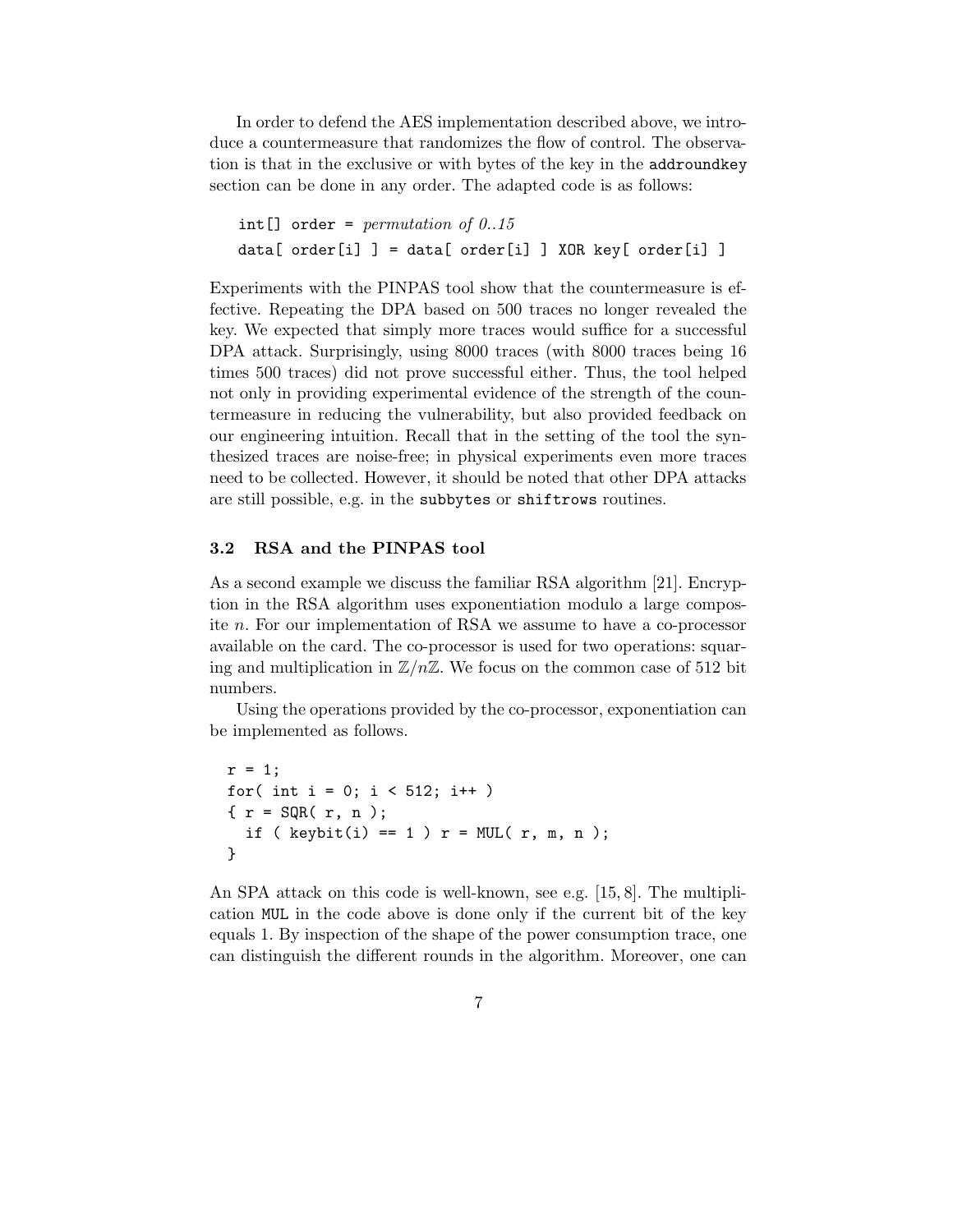determine for a round, by examining its length, whether it consists of only a squaring or also includes a multiplication. This way, the key can directly be read from the power trace.

The standard countermeasure to remedy this vulnerability is to introduce a dummy multiplication into the code above for key bits which are zero.

```
if ( keybit(i) == 1 ) r = MUL(r, m, n);
else dummy = MUL( r, m, n );
```
As all rounds are then of equal length, one can no longer decide the value of a key byte by simply looking at the power consumption trace. Unfortunately, as a side-effect of this defense, the vulnerability to DPA attacks has been increased.

In the RSA algorithm the intermediate result for the variable  $r$  depends on part of the key only. A DPA attack can be launched attacking this value. By guessing e.g. the first byte of the key, the intermediate value after 8 rounds can be predicted for given inputs. As before, a spike in the difference trace indicates a correct guess for the key.

In contrast to the attack on the AES discussed above, the attack on RSA has a cumulative nature. In order to find a byte of the key, all more significant bytes should already have been found. If no byte value results in a significant peak it is likely that one of the previous byte values has been guessed incorrectly.

Experiments with the tool showed that the correct key could be obtained using 125 traces. A complication in the attack is that significant peaks are induced by a wrong guess, such as a shifted key value. However, one can eliminate these peaks by narrowing the window of analysis to the correct round, for example the 8th round for the first byte (MSB) of the key. The availability of the tool helped unraveling the occurrence of peaks at unexpected locations in the difference traces.



The correct key quess for the first byte of the key<sup>4</sup>

<sup>4</sup> The tool has been instructed to only record power consumption values at points relevant to the attack.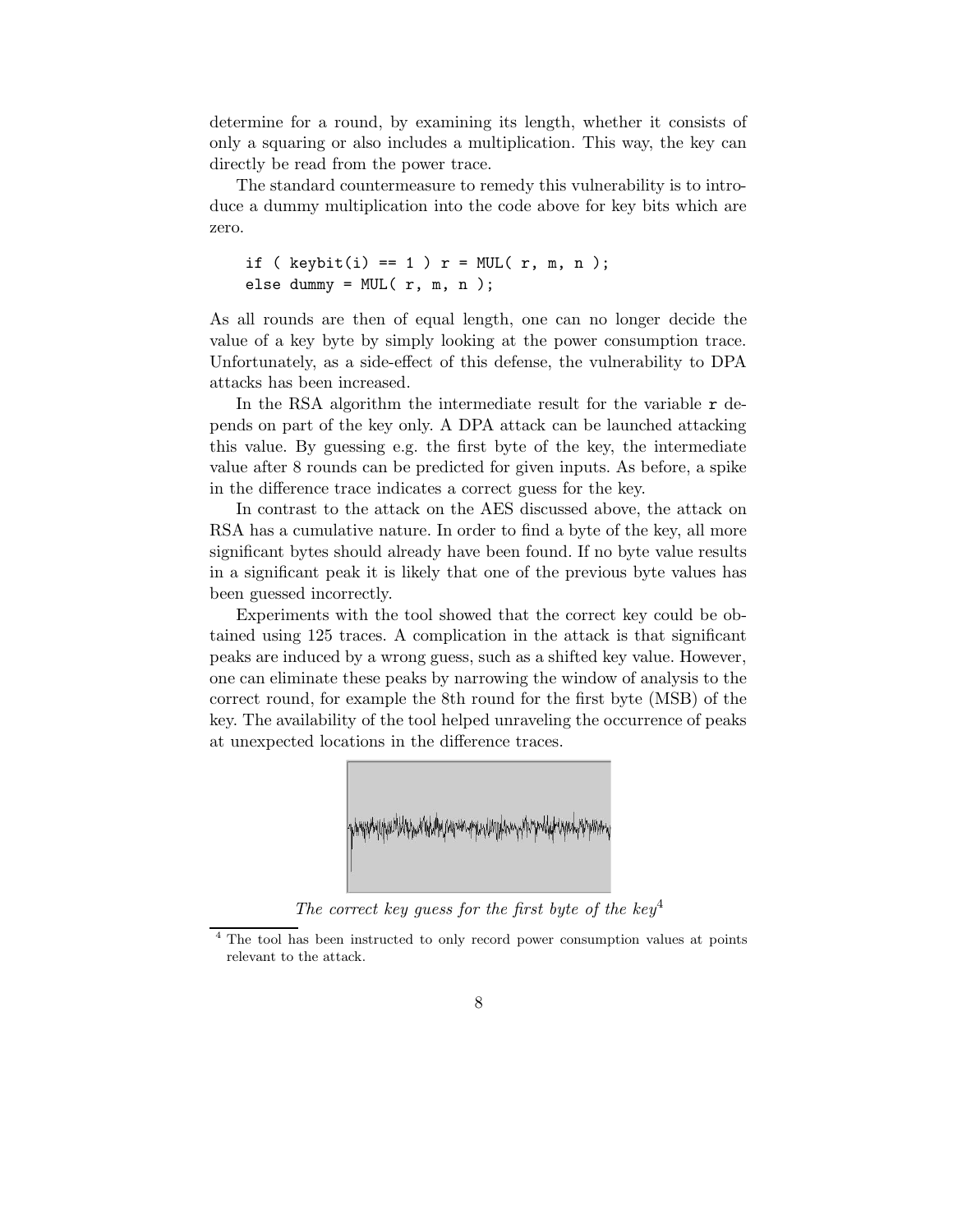Due to the mathematical setting of RSA several countermeasures available for block ciphers, such as (non-multiplicative) masking and distribution, do not apply here. Perhaps they are applicable for a completely different implementation of RSA, but it is hard to see how the co-processor can then be exploited. In the same vein, although random waits can be introduced, it seems likely that in practice, the attacker can recognize and remove these from the power trace. When simulating traces in the tool this is straightforward.

Experiments with the tool indicate that hardware defenses are effective. For example, adding to the co-processor an internal buffer that does not leak for storage of the intermediate result can help reduce the DPA sensitivity. Countermeasures in hardware can be incorporated in the tool, relatively easy, by adapting the Java classes implementing the various machine instructions and adjustment of the power profile. As seen from our discussion above, this co-processor must also implement a dummy multiplication operation which yields the same power signature as a real multiplication, but does not update the internal buffer.

# 4 Significance of theoretical attacks

In the previous section we have demonstrated how attacks on AES and RSA can be simulated in the PINPAS tool. Here we discuss the practical relevance of the results found using the tool.

#### 4.1 Measured vs. synthesized traces

Power traces generated by the simulation cannot, by their nature, be the same as physically measured traces. However, a reasonable approximation is possible. So, what is a reasonable approximation? From a security standpoint the amount of information leaked in the power consumption is more relevant than, for example, the absolute difference with actually measured values.

To do a correct analysis using the tool it is important that attacks possible on the physical card can also be mimicked in the tool. This means that information leakage in the power consumption trace of a physical card should also be present in the simulated power trace. On the other hand, adding countermeasures cost money, time, performance, etc. Thus, from a practical stand point, having too much information in a simulated power trace is also not too attractive as this may cause a waste of effort defending against attacks which are not really possible anyway.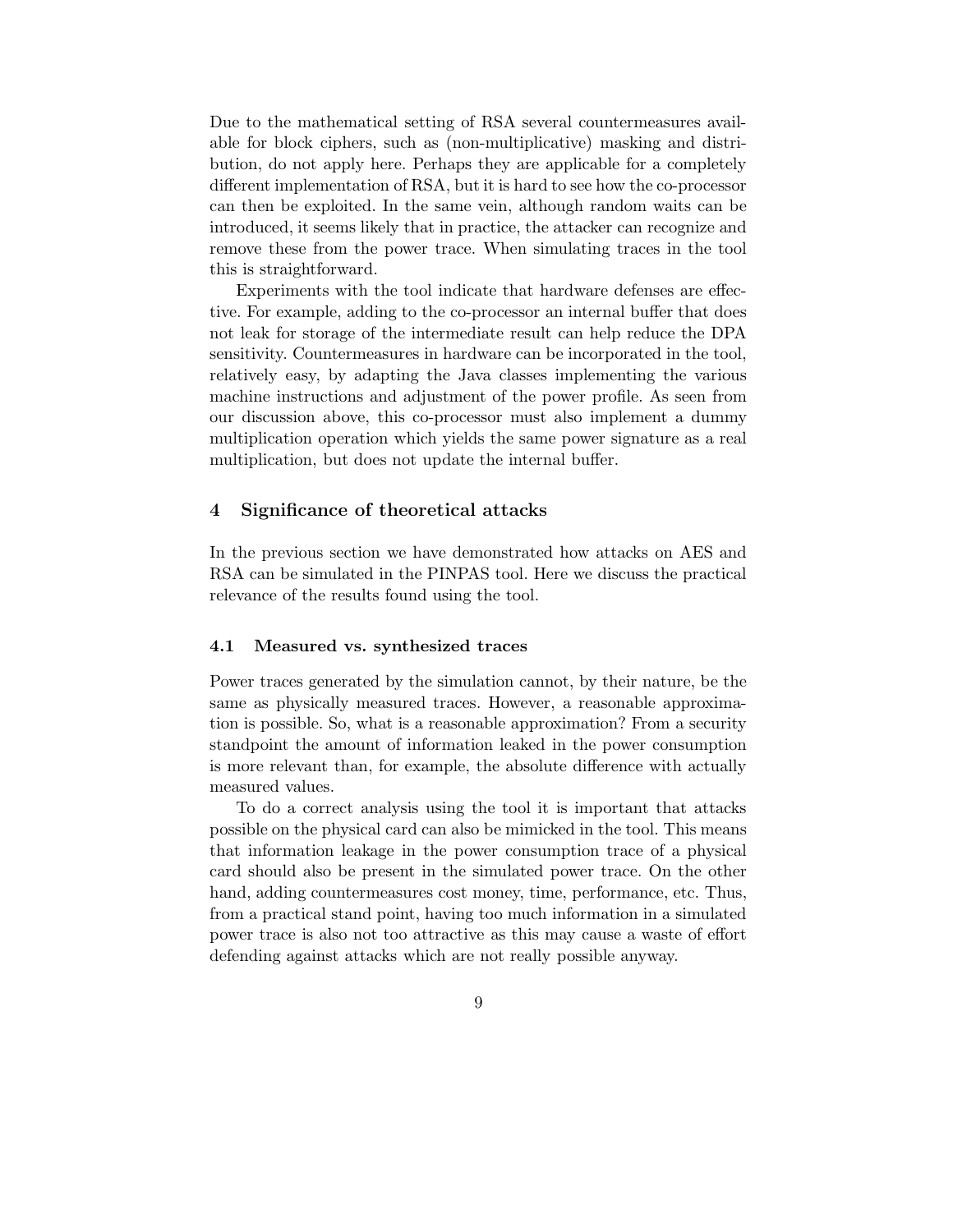The power traces synthesized by the tool contain no noise, in contrast to physically measured traces. Experiments, in which random noise has been added to the synthesized power traces, have confirmed that this does not affect the vulnerability to a DPA attack. The absence of noise has several clear advantages in the analysis. One can concentrate on the actual vulnerabilities in the code without a need for advanced signal processing to align traces and reduce noise and jitter. Also, because less traces are required for an attack, the amount of computation is limited. Note that, when testing only with traces obtained from physical measurements one may miss a vulnerability merely due to the fact that an insufficiently many traces were used.

In comparing generated traces versus power traces with noise obtained from physical measurement we observe the following: First, if no attack is found on the generated traces, there will be none on the measure power traces either. Second, if an attack was found, one will likely be able to reconstruct this for measured power traces, possibly requiring more measurements. The absence of a vulnerability for measured traces may very well be due to the signal-to-noise ratio. By using generated traces one can focus on the intrinsic lack of safety of an implementation and devote time to finding the proper countermeasures.

#### 4.2 Hamming weight and other side-channel information

In the simulations used for the power analysis attacks in the previous section, the Hamming weight of manipulated data leaks in the power trace. Different cards may leak different information in their power consumption. The PINPAS tool is rather flexible in the power profile that is used, allowing the simulation to be adapted to the card under consideration. Experience with smartcard hardware has shown that the leakage of information in the power consumption is, in large part, due to activity on the memory bus. Depending on the implementation of the memory bus, the power consumption of the memory bus may be related to changes of the value on the bus rather than to the actual value on the bus. This means that in many cases assuming that the Hamming weight leaks in the power consumption is probably an overestimation of the amount of information that an attacker can obtain through power analysis. A power profile that captures the more restricted information leakage has also been included in the tool.

As with noiseless traces, using Hamming weight leakage is playing it safe: If no attacks are found with this strong form of leakage, it is unlikely that there will be attacks on measured traces. It does mean, however, that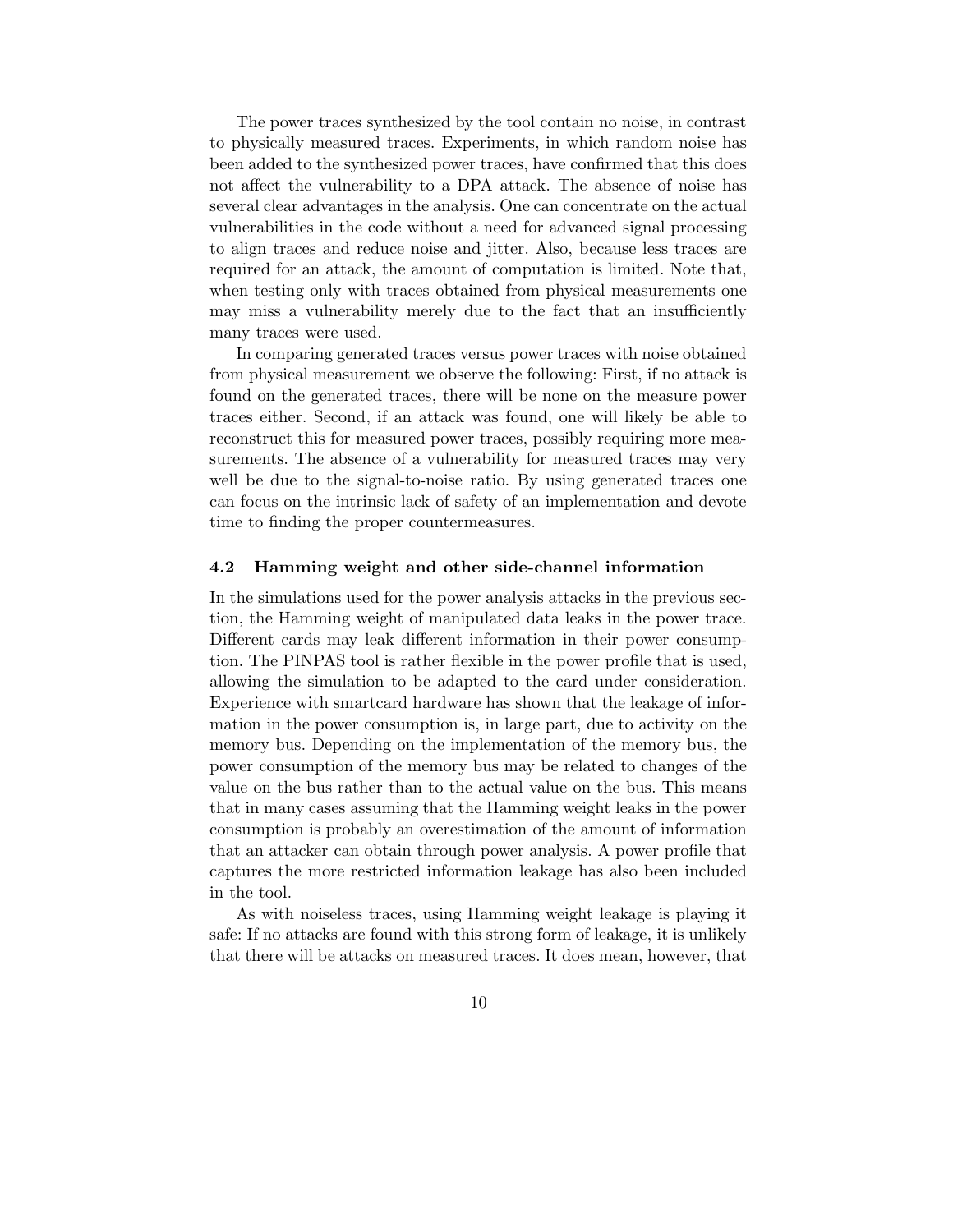the practicality of attacks found in the tool needs to be considered. In other words, if an attack is found, does one need to spend considerable effort to prevent it or is it merely a theoretical attack? To answer this question, the attack can be repeated on a different power consumption profile which contains less information leakage, all the way down to the actual hardware if needed (and a card is available). Having predefined and tested the attacks and potential weak points expedites the testing process on the hardware.

The attack on the AES in the previous section relies in an essential way on leakage of Hamming weights. This means that this attack does work directly on cards with a more restricted form of information leakage. The attack may still provide useful information if the attacker can determine part of the value on the bus before the attacked instruction. Intimate knowledge of the smartcard architecture and ad-hoc analysis of the smartcard, along with heuristics, can be used to obtain the previous value on the bus. If one can safely assume, that the attacker is not able to obtain this information, using a power profile with less information leakage is appropriate. Tests in the tool using such a power profile confirmed, that the described attack no longer works in this setting. However, other attacks on AES can still be mounted. For example, by guessing one byte of the key, the value of the output of the first non-linear transformation (S-box) can be predicted. By looking at only a single bit of this predicted value the attack will still work using the adapted power profile. Note that, a defense using randomization of control flow, such as introduced in the previous section, can also be used to help to protect against this attack.

The SPA attack on RSA using timing of rounds only uses the general shape of the power graph and easily translates to an attack on physical traces. The DPA attack on the version of RSA strengthened against the timing attack also used the fact that Hamming weights leak, but not in an essential way; instead of predicting a byte of the intermediate value, a single bit could be used. This attack requires more traces, but will still work with the power profile with less information leakage.

In conclusion, one can use a liberal leakage profile for an initial analysis of an implementation. If vulnerabilities are found either countermeasures can be introduced or attacks can be re-tested with a more restrictive power profile. In this way, one can make precise which assumptions about the power consumption are essential for the safety of the particular implementation.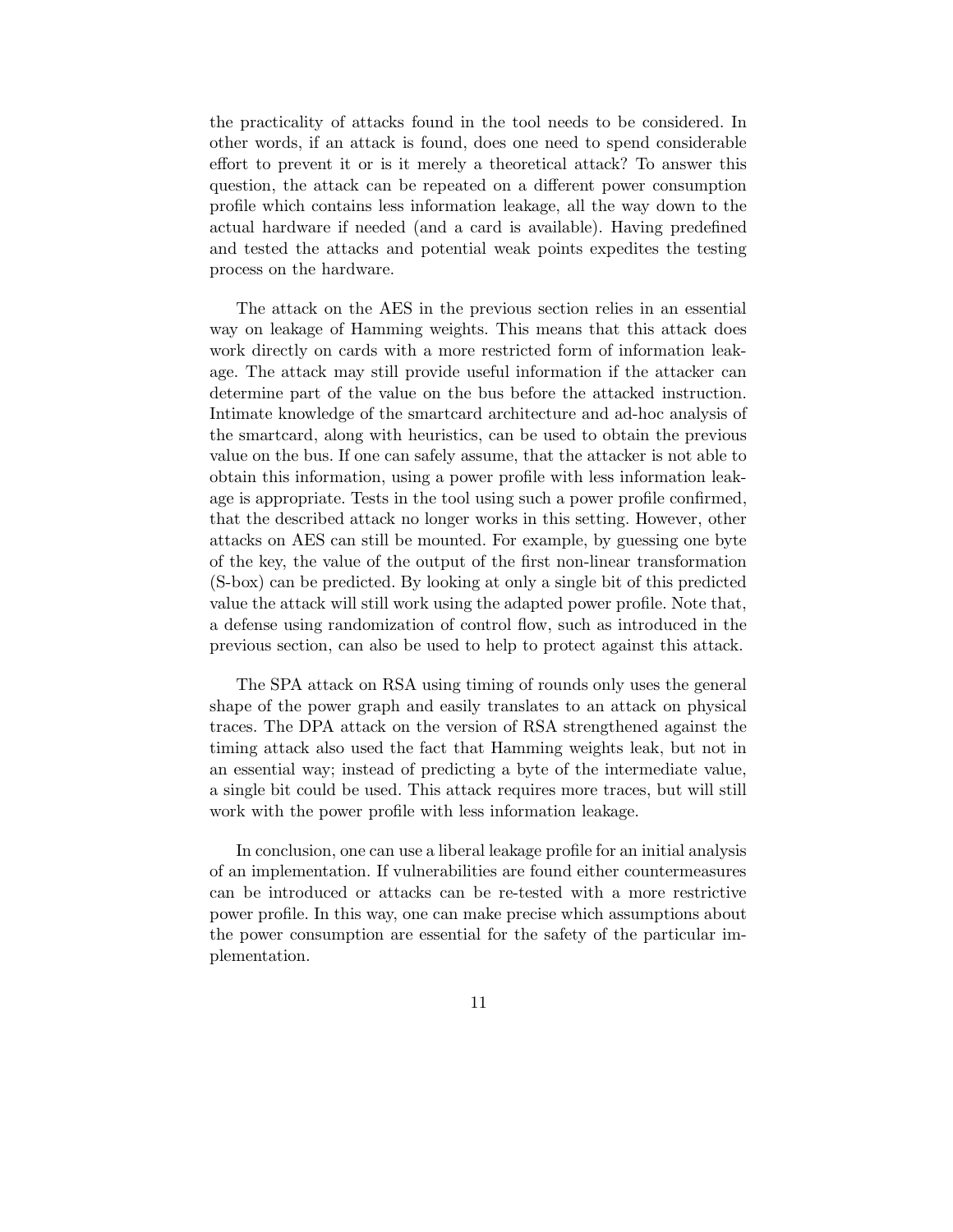#### 5 Concluding remarks

Above we have illustrated the usability of the PINPAS tool for the case of AES and RSA. It was explained how implementations of these two algorithms can be run on the tool and side-channel vulnerabilities can be identified. Next it was discussed how the effectiveness of the countermeasures can be assessed. Finally the relevance of attacks on synthesized traces for the security of a smartcard was treated.

We have argued, that it is advantageous to have a software tool for the analysis of side-channel vulnerabilities available. The discussed attacks are relatively straightforward. However, the approach is flexible and suited to examine, e.g., higher-order strategies. For the particular case of the strengthened AES implementation discussed above, summing up the power consumption at all locations in the power trace where the particular instruction can be loaded in the randomized execution will reveal the key using the same number of traces. For RSA the results for multiple bits or bytes can be combined to strengthen the correlation and amplifying the spikes. It should be noted, that such refined attack scenarios are also necessary in order to keep up with the developments of unconventionally wired smartcard (glue logic) and associated a-typical power profile. More generally, the tool can be deployed for higher-order scenarios on implementations using masking or duplication [5, 13, 1] to test, e.g., the increase in the number of power traces needed. Currently, the points of attack are selected manually, but it would be an interesting add-on to the tool to do this automated (most likely, through integration with other tools for security analysis, such as dependency checkers and high-level program verifiers). A long-term goal of the PINPAS project is the construction of a code optimizer that eliminates side-channel vulnerabilities automatically. For the development of a theory of secure program transformations, building on the notion of non-interference (see, e.g., [11, 22, 20]), the experiments performed with the tool play a crucial role.

In the previous sections we mainly focused on power analysis. However, also for other flavors of side-channel attacks the PINPAS tool can be exploited fruitfully. For example, successful timing attacks have been conducted. Also, the general idea of injecting hardware faults into the smartcards execution [4, 3] can easily be mimicked in the tool, much more precisely and practically as compared to a physical set-up. The virtual machine can be instructed to temporarily step outside its main interpretation cycle and perform a state transformation according to a faulty instruction (as physically could have been enforced by a power glitch,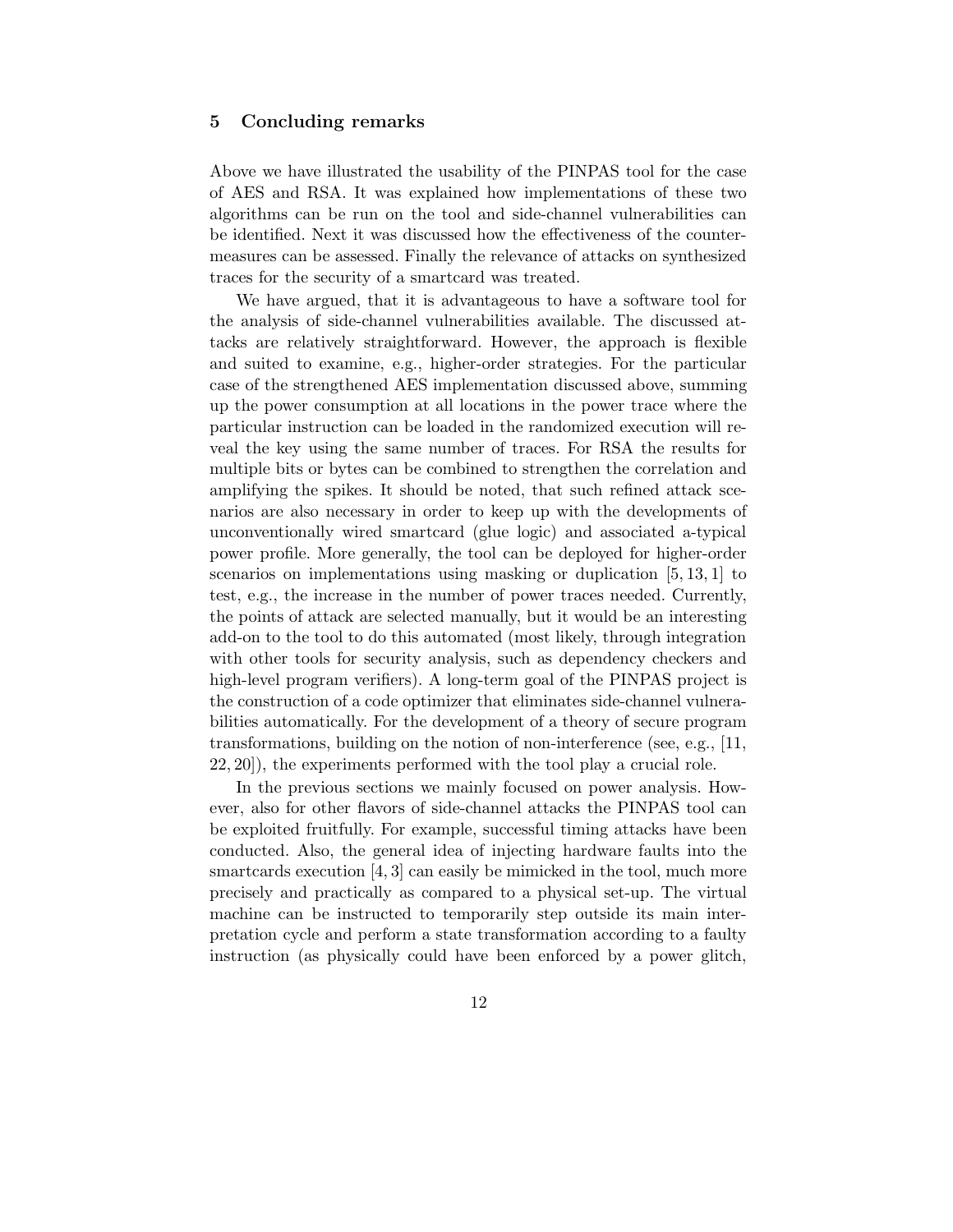light flash, card tear or other means of card stressing). Due to the modular architecture of the tool this can be implemented straightforwardly, e.g. along the lines of [10] for AES and [4] for RSA. Thus, also for fault analysis, the clean setting of the tool helps to avoid time-consuming and labourious experiments (with, occasionally, annihilating consequences for the smartcard used) while still obtaining a clear indication of the particular vulnerabilities of the algorithm on the card.

Recent work [24, 23] reports on enhancing crypto-analytical collision attacks [9, 2] with side-channel information resulting in successful attacks on DES and AES. The crux in this hybrid approach is that high correlation of power traces indicate that a collision has occurred. Practical experiments support the view that collision attacks constitute a powerful technique, that is insensitive to various countermeasures. It turns out that relatively few power traces are needed. However, having total control, as in the software setting of the PINPAS tool advocated in this paper, may be advantageous in collecting further experimental evidence for the reach of collision attacks.

## References

- 1. M.-L. Akkar and L. Goubin. A generic protection against high-order differential power analysis. In T. Johansson, editor, Proc. FSE 2003, pages 192–205. LNCS 2887, 2003.
- 2. E. Biham. How to decrypt or even substitute DES-encrypted messages in  $2^{28}$  steps. Information Processing Letters, 84:117–124, 2002.
- 3. E. Biham and A. Shamir. Differential fault analysis of secret key cryptosystems. In B.S. Kaliski Jr., editor, Proc. Crypto'97, pages 513–525. LNCS 1294, 1997.
- 4. D. Boneh, R.A. DeMillo, and R.J. Lipton. On the importance of checking cryptographic protocols for faults. In W. Furny, editor, Proc. EuroCrypt'97:, pages 37–51. LNCS 1233, 1997.
- 5. S. Chari, C.S. Jutla, J.R. Rao, and P. Rohatgi. Towards sound approaches to counteract power-analysis attacks. In M. Wiener, editor, Proc. Crypto'99, pages 398–412. LNCS 1666, 1999.
- 6. J.-S. Coron, P. Kocher, and D. Naccache. Statistics and secret leakage. In Y. Frankel, editor, Proc. Financial Cryptography 2001, pages 157–173. LNCS 1962, 2001.
- 7. J. Daemen and V. Rijmen. The design of Rijndael. Springer Series on Information Security and Cryptography. Springer, 2002.
- 8. J.-F. Dhem, P.-A. Leroux F. Koeume, P. Mestré, J.-J. Quisquater, and J.-L. Willems. A practical implementation of the timing attack. In J.-J. Quisquater and B. Schneier, editors, Proc. Smart Card Research and Applications, pages 167– 182. LNCS 1820, 1998.
- 9. H. Dobbertin. Cryptanalysis of MD4. Journal of Cryptology, 11:253–271, 1998.
- 10. P. Dusart, G. Letourneux, and O. Vivolo. Differential fault analysis on AES. Technical Report 2003–01, LACO, Université de Limoges, 2003.